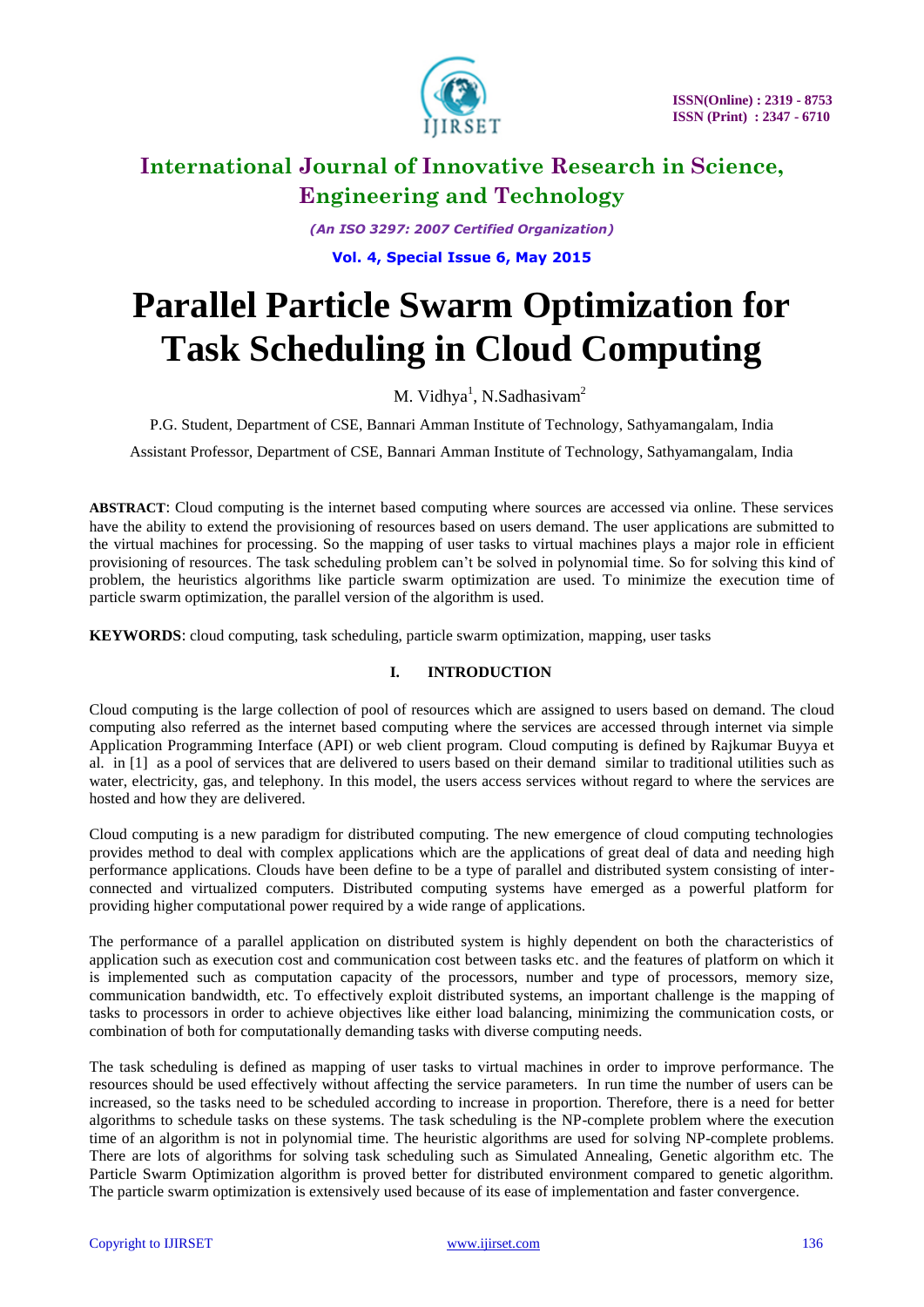

*(An ISO 3297: 2007 Certified Organization)*

### **Vol. 4, Special Issue 6, May 2015**

### **II. RELATED WORK**

The task assignment is a one of the core research area in cloud computing. The task assignment is responsible to select the best suitable resources in a cloud, by taking some constraints such as cost, time, and bandwidth etc. The cloud service providers should have high performance servers for dealing compute intensive applications and large pool of storage space to deal with data intensive applications. In [6], the cloud task scheduling is described as the process of mapping tasks to available resources on the basis of characteristics of tasks and the requirements of clients. The resources should be utilized efficiently without affecting the service parameters of cloud.The Scheduling process in cloud is categorized into three stages namely the resource discovery where the data center broker discovers the resources and their status information, selection of resource based on certain parameters and task submissions where the tasks are submitted to selected resources. In [9], Pandey et al. describes non-linear model which assigns data to nearest site in order to minimize data transfer cost and data communication cost.

In [7], Kennedy et al. describes the particle swarm optimization (PSO) based on birds flocking behavior where each bird are treated as particles. All the particles are moving around in search space where each particle has certain position and velocity. Each particle updates its velocity based on the best flying experience of its own and the best experience among all particles. This process is repeated until certain criteria meets either maximum number of iterations or the swarm converges. In [12], Shi et al. empirically measures the particle swarm optimization to illustrate advantages and disadvantages of PSO. The PSO algorithm converges quickly and to improve adaptive inertia weight is implemented. In [17], Zhi et al. describes the adaptive particle swarm optimization to improve the performance of PSO. In this the elitist learning is used to automatically control the inertia weight, acceralation coefficients and other algorithm parameters to provide better performance.

In [10], Salman proposed the particle swarm optimization algorithm for task assignment problem where the results are compared with other heuristic algorithms such as genetic algorithm .The results prove that the algorithm is better suitable for task assignment problem. In [4], double meta-heuristic algorithm such as particle swarm optimization and differential evolution are used for single machine scheduling problem. Here the small position value rule is used to convert the continuous optimization problem into discrete optimization problem. The double meta-heuristic improves the quality of solution and performance. In [16], a particle swarm optimization algorithm is used to solve task assignment problem in grid computing. The objective is to minimize the completion time of tasks where the results are proved better than the genetic algorithm. In [8], the PSO is used to assign compute intensive tasks to resources. To convert continuous optimization technique to discrete the small position value rule is used. The results prove that the PSO is better suitable to cloud computing

In [15], a modified PSO algorithm is proposed to task scheduling problem in order to reduce execution time and computation cost. The experiments are evaluated using different parameters such as time, speed and efficiency. The results proved the modified PSO surpass ordinary PSO. The problem with original PSO algorithm is premature convergence and getting stuck into local optimum. Cheng et al. proposed gradient descent method with particle swarm optimization to avoid premature convergence and swarm stagnation. In [3], the hybrid PSO is proposed to avoid deadlock in job shop scheduling problem which caused due to the use of PSO. The hybrid PSO uses the other methods to solve the local searching such as Tabu Search, Simulated Annealing. In [11], the improved particle swarm optimization algorithm is used to reduce the tasks average running time and raises the availability rate of resources. The proposed scheme uses PSO combined with Simulated Annealing to avoid getting stuck into local minimum.

In [13], the parallel executions of tasks on heterogeneous multiprocessor are considered. The genetic algorithm is used to provide efficient mapping of tasks to resources, the sequence of execution of tasks and the optimal configuration of system. In [14], the hybrid tabu search-PSO is proposed to balance between local and global exploration. In all of the exiting works, to overcome premature convergence and local optimum different variants of PSO are proposed. The algorithms discussed so far introduces complexity to original PSO algorithm. So in [5], Gonsalves et al. proposed a parallel version of PSO to improve premature convergence and local optimum without introducing any complex process. In this work, the parallel PSO is applied for task scheduling problem in heterogeneous environment.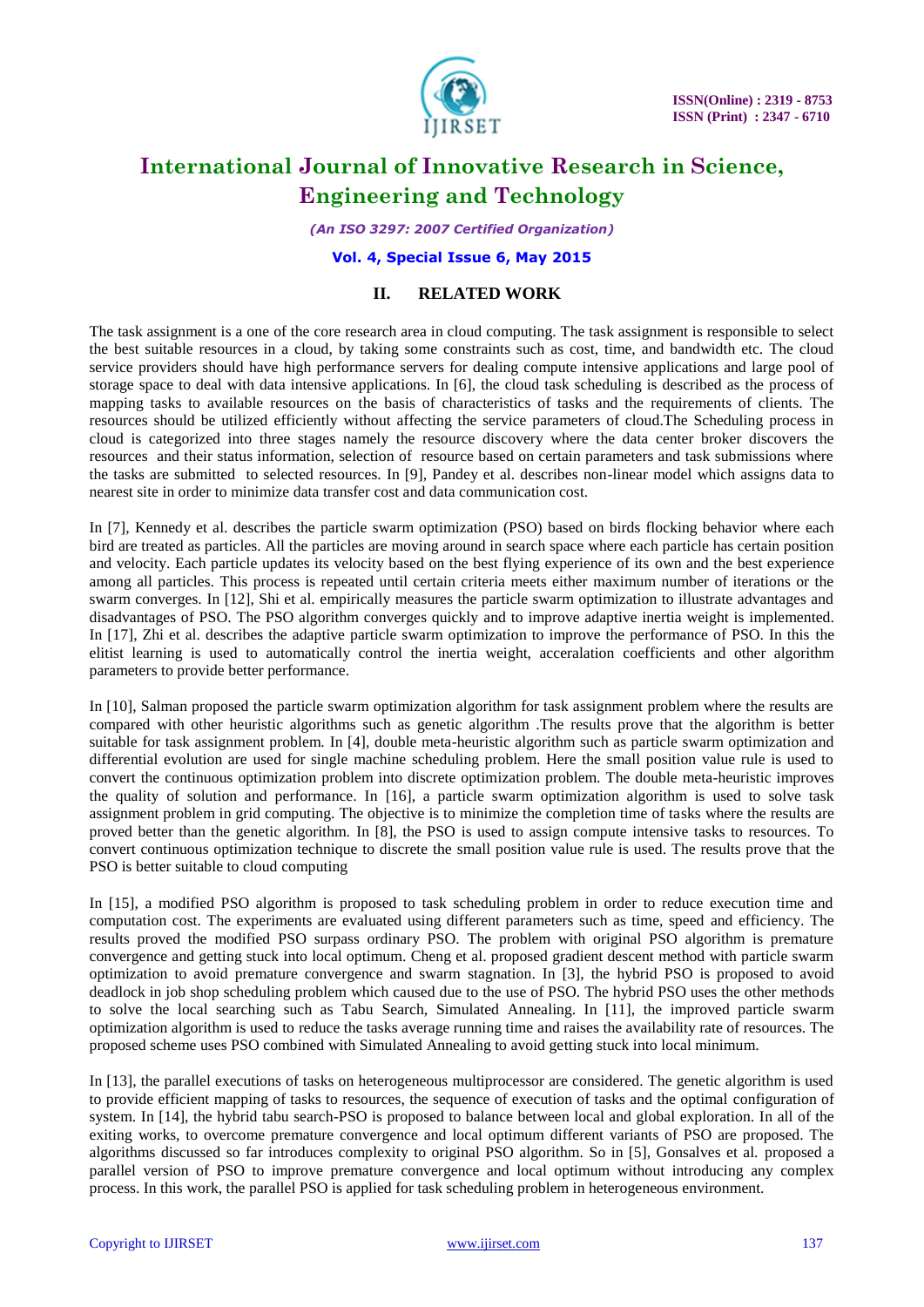

*(An ISO 3297: 2007 Certified Organization)*

### **Vol. 4, Special Issue 6, May 2015**

#### **III. PROBLEM FORMULATION**

To formulate a task assignment scheme, the set of tasks  $T_i$  where  $i = \{1,2,3,...,n\}$  and the set of computational resources  $R_i$  where  $j = \{1,2,3,...,m\}$  are considered. The set of nodes considered are heterogeneous where the processing ability and the processor's memory are different. So the tasks execution time will differ based on the computing resource on which it is assigned. If task i is assigned to computational node j, then  $x_{i,j}$  will be set to 1,otherwise it is 0. The objective is to find the optimal mapping of tasks to resources which minimizes the job completion time.

#### **IV. TASK SCHEDULING BASED ON PARALLEL PARTICLE SWARM OPTIMIZATION**

The task scheduling is the core research area in cloud computing. There are lots of algorithms to provide efficient mapping of tasks to resources. The particle swarm optimization is one of optimization technique used in task scheduling. But it suffers from premature convergence and getting stuck into local optimum. To overcome this parallel version of particle swarm optimization is introduced. The algorithm has two phases. One is multi-evolutionary phase in which the swarm is randomly divided into k sub-swarms. Each sub-swarm evolves independently. Each particle updates its position based on its own experience and swarm"s best experience. This process is repeated for certain iterations. After that the swarms are merged to form single evolutionary phase. In which the swarm best of each subswarm is compared to determine the global best. Each particle is updated based upon personal best, swarm best and the global best. This process is repeated for certain iterations. The parallel version of the algorithm is easy to implement and provides better assignment compared to original PSO. The figure 1 shows the parallel particle swarm optimization. The algorithm steps are as follows:

- 1. Randomly generate  $K$  number of independent swarm populations so as to be uniformly distributed over the entire decision space.
- 2. Evaluate the fitness of the particles in each individual swarm. In the minimization problems, the fitness of a particle is inversely proportional to the value of the function.
- 3. Determine the particle-best (*pbest*) and the swarm best (*sbest*) of each individual swarm.
- 4. Update the velocity and position of each particle in each swarm according to (1) and (2).
- 5. Allow the individual swarms to evolve independently through  $N$  iterations (i.e., repeat Steps 2 through 4).
- 6. Determine the global-best (*gbest*) by comparing the swarm-best (*sbest*) of all the swarms. For minimization problems, the *gbest* in a given iteration is given by the following equation:

$$
gbest = \max(\ sbest_1, sbest_2, sbest_3, \dots, sbest_k)
$$
 (1)

7. The independent swarms are interacted using gbest value. The velocities of particles are updated according to the following equation

$$
v_{i,j}(t) = w v_{i,j}(t-1) + c_1 r_1 (p_{i,j}(t-1) - x_{i,j}(t-1))
$$
  
+ 
$$
c_2 r_2 (p_{s,j}(t-1) - x_{i,j}(t-1))
$$
 (2)

$$
+ c_3 r_3 (p_{g,j}(t-1) - x_{i,j}(t-1))
$$

where  $x_{i,j}$  is the position of ith particle in jth swarm,  $v_{i,j}$  is velocity of ith particle in jth swarm,  $p_{i,j}$  is the pbest of ith particle in jth swarm,  $p_{s,j}$  is the swarm best of jth swarm,  $p_g$  is the global best among all the subswarms,  $c_1$ ,  $c_2$ ,  $c_3$  are acceleration parameters and  $r_1$ ,  $r_2$ ,  $r_3$  are the random variables.

8. The position of all the particles are updated according to the following equation

$$
x_{i,j}(t) = x_{i,j}(t-1) + v_{i,j}(t)
$$
\n(3)

9. The steps 2 to 8 are repeated for M iterations and the output is the best optimal assignment of data blocks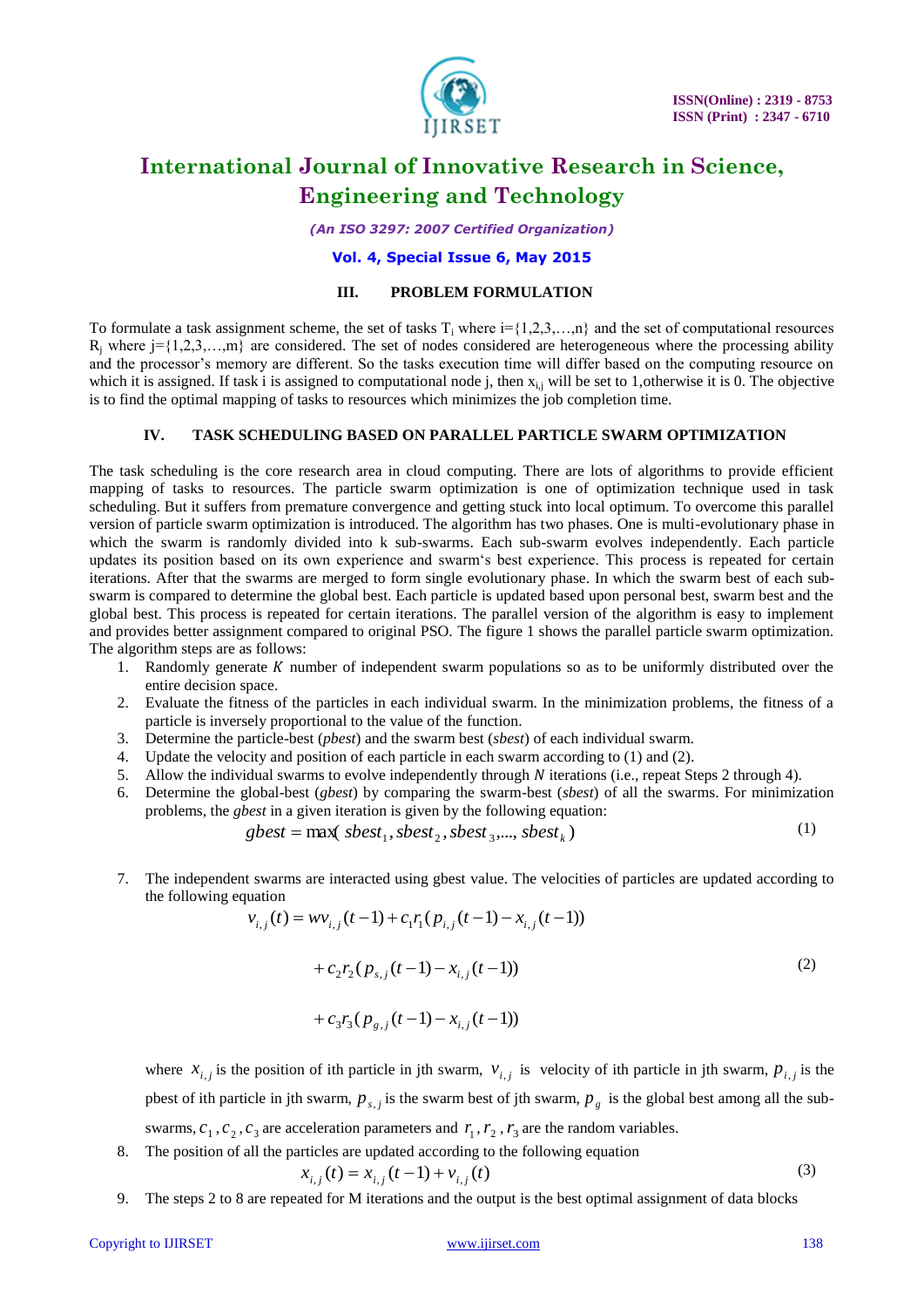

*(An ISO 3297: 2007 Certified Organization)*

## **Vol. 4, Special Issue 6, May 2015**



Fig.1Flow diagram of parallel particle swarm optimization

### **V. EXPERIMENTAL RESULTS**

The cloudsim tool is used to conduct the experiments which simulate the cloud environment. The particle swarm optimization and parallel particle swarm optimization algorithms are used for task scheduling with the same environment, their performance and results are compared. The parameter settings for PSO are inertia weight w=0.7, acceleration parameters  $c1=1.46$ ,  $c2=1.26$ . The parameter settings for PPSO are inertia weight w=0.7, acceleration parameters  $c1=1.4$ ,  $c2=1.4$  and  $c3=1.4$ . The population size for both algorithms are 50. The number of iterations is 100. The execution time and results for PPSO is better than PSO.